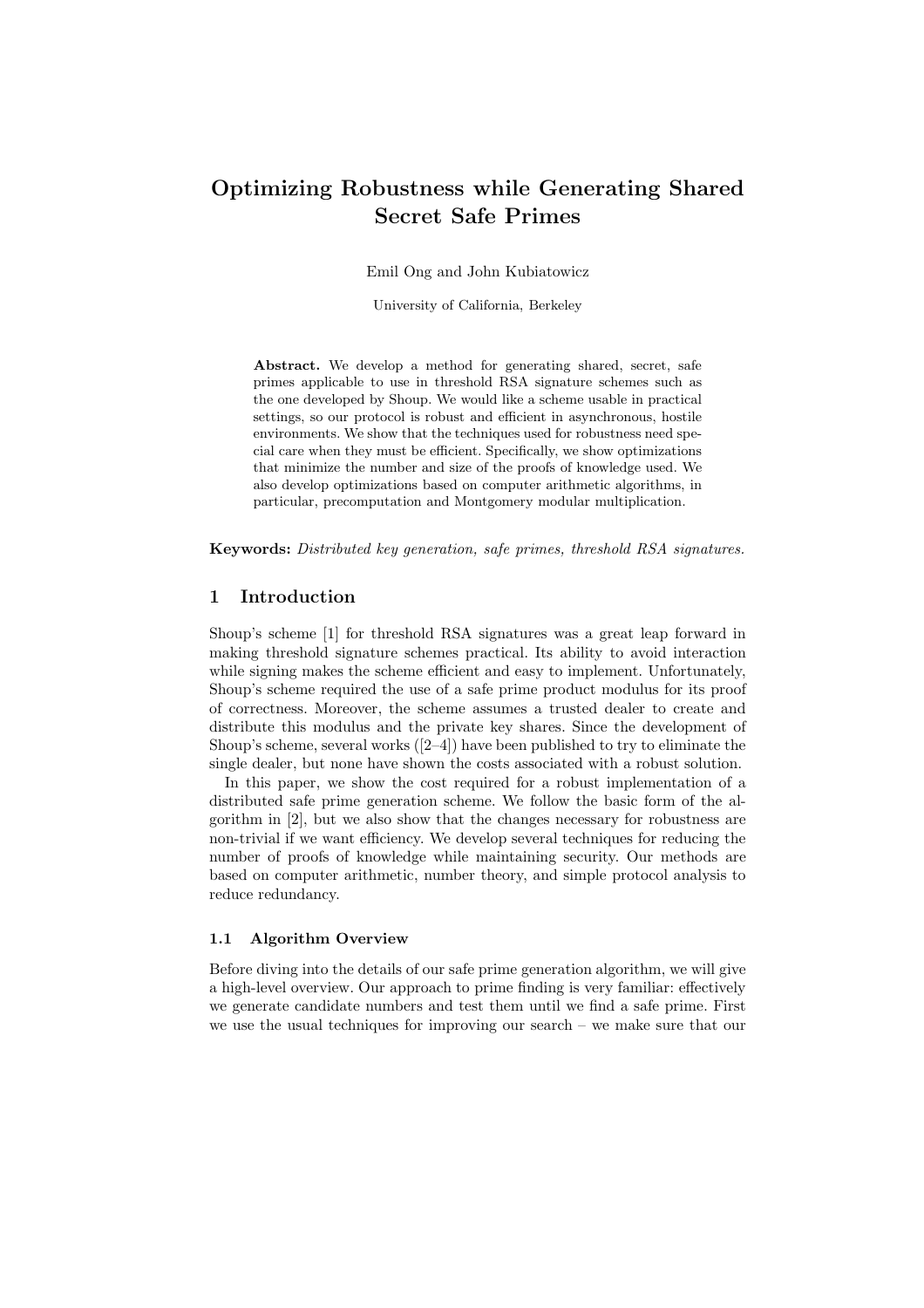- 1. Find a candidate number  $\phi$  which has no small prime factors and has the property  $\phi \equiv 3 \mod 4$ .
- 2. If the number 2 is a Miller-Rabin witness to the compositeness of  $\phi$  or  $\frac{\phi-1}{2}$ , return to step 1.
- 3. Run the Miller-Rabin test repeatedly on  $\phi$  with random inputs a sufficient number of times to ensure primality with a small error probability.

#### Fig. 1: Algorithm Overview

candidate prime is not composed of small prime factors. However instead of doing trial division, we produce our candidate in a constructive way following the lead of Malkin, Wu, and Boneh [5]. We modify their algorithm however by making it robust through contributing several zero-knowledge proofs. This method is detailed in Section 3.

After finding such a candidate, we then proceed to do more rigorous tests. Specifically, we follow the techniques outlined by Cramer and Shoup in [6]. The procedure recommended in that work involves two specialized Miller-Rabin tests followed by a generic Miller-Rabin test of compositeness. To do Miller-Rabin compositeness tests, we have to perform modular exponentiation. In our case the modulus is secret, a fact which is the main source of difficulty in our algorithm. Sections 4.1 and 4.2 are dedicated to optimizing the performance of this type of modular exponentiation. Specifically, we generalized the modular exponentiation method given in [2] and provided a new modular multiplication algorithm based on Montgomery multiplication. The high-level algorithm is summarized in Figure 1.

#### 1.2 Application: RSA Signatures

After successfully generating two shared, safe primes with this algorithm, the players can simply multiply their shares of these primes together and reveal the result. The factorization of the composite number is not revealed because the VSS and multiplication schemes conceal. At this point, the players have all generated a public RSA modulus for which no player knows the factors. Moreover, the players can compute secret shares of the Euler totient function of the modulus. This fact allows them to use the algorithm of Catalano et al. [7] to compute secret shares of an RSA private key. These key shares are then immediately usable for Shoup's RSA signature scheme [1].

#### 1.3 Related Work

Shoup's proof of correctness required the use of safe primes in the RSA modulus (i.e.  $n = pq$  where p, q are primes of the form  $p = 2p' + 1$ ,  $q = 2q' + 1$  with p', q' also being primes). [3, 4] noted that this requirement is a bit strong and replaced it with assumptions relating to the computational difficulty of certain operations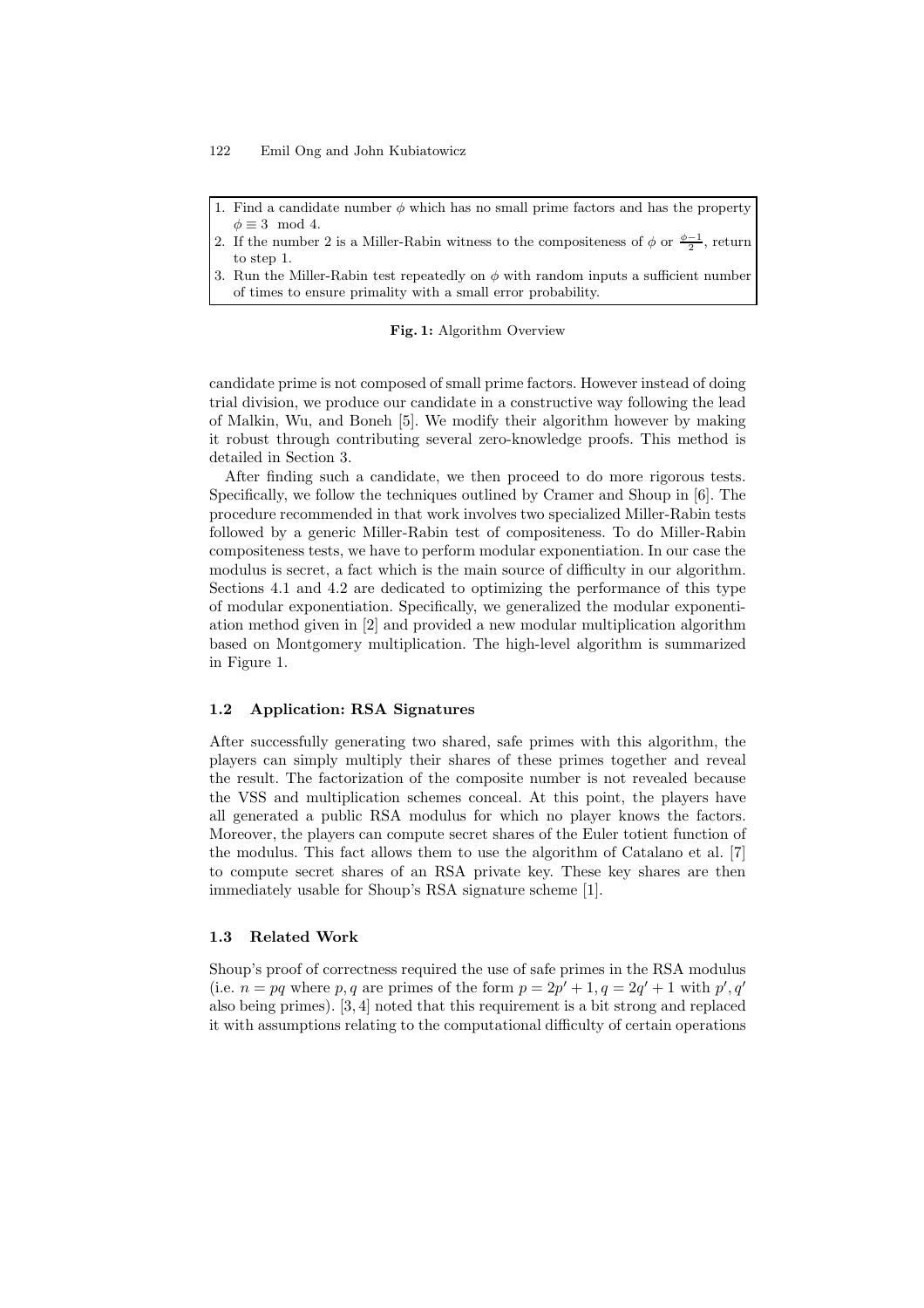in RSA groups. Safe primes meet and exceed the requirements set by [3, 4] and these works both showed RSA moduli with lesser constraints are suitable for Shoup's scheme. The assumptions made are non-standard, but reasonable.

Works by Boneh et al. [8, 5] developed ways to generate and verify RSA moduli and inverses, but do not necessarily produce primes suitable to Shoup's threshold scheme. Moreover, these schemes are secure only in the honest-but-curious setting. An optimization in [5], called distributed sieving, however is very useful and we will develop a robust version in section 3.

Frankel, MacKenzie, and Yung [9] developed a robust method for RSA key generation, but also do not produce safe prime product moduli. Many of their techniques will be very useful in our protocol, however.

Algesheimer, Camenish, and Shoup [2] were the first to suggest an algorithm for distributively generating safe primes and we follow their exposition closely. Our work expands on their algorithm by making it robust and optimizing within this robust framework.

#### 1.4 Contributions

Our contributions to this field are three-fold:

- We provide a robust version of the Malkin, Wu, and Boneh [5] distributed sieving algorithm,
- We improve the Miller-Rabin algorithm of Algesheimer, Camenish, and Shoup [2] by (1) generalizing the modular exponentiation method and (2) introducing Montgomery multiplication into a distributed computational framework for faster modular arithmetic.

# 2 Preliminaries: Model and Commitments

We deal with two preliminaries before proceeding to our algorithm, the computational and network models and the commitment and verified secret sharing schemes we use.

#### 2.1 Model

We assume an asynchronous network only offering point-to-point messages. We view the network as an adversary that can choose to drop or delay the messages sent between two parties. The protocols we use require authenticated messages however, so we will assume that there exists some way of ensuring the integrity of messages which are delivered. We rely on the work of Goldwasser and Lindell [10] which provides a broadcast protocol which is simpler than full, authenticated Byzantine agreement, but is sufficient for both serial and parallel composition of secure computation.

For the secrecy and binding of our commitment and secret sharing protocols, we rely on the assumption that computing discrete logarithms is difficult. We will build our protocols to be secure in the random oracle model since we intend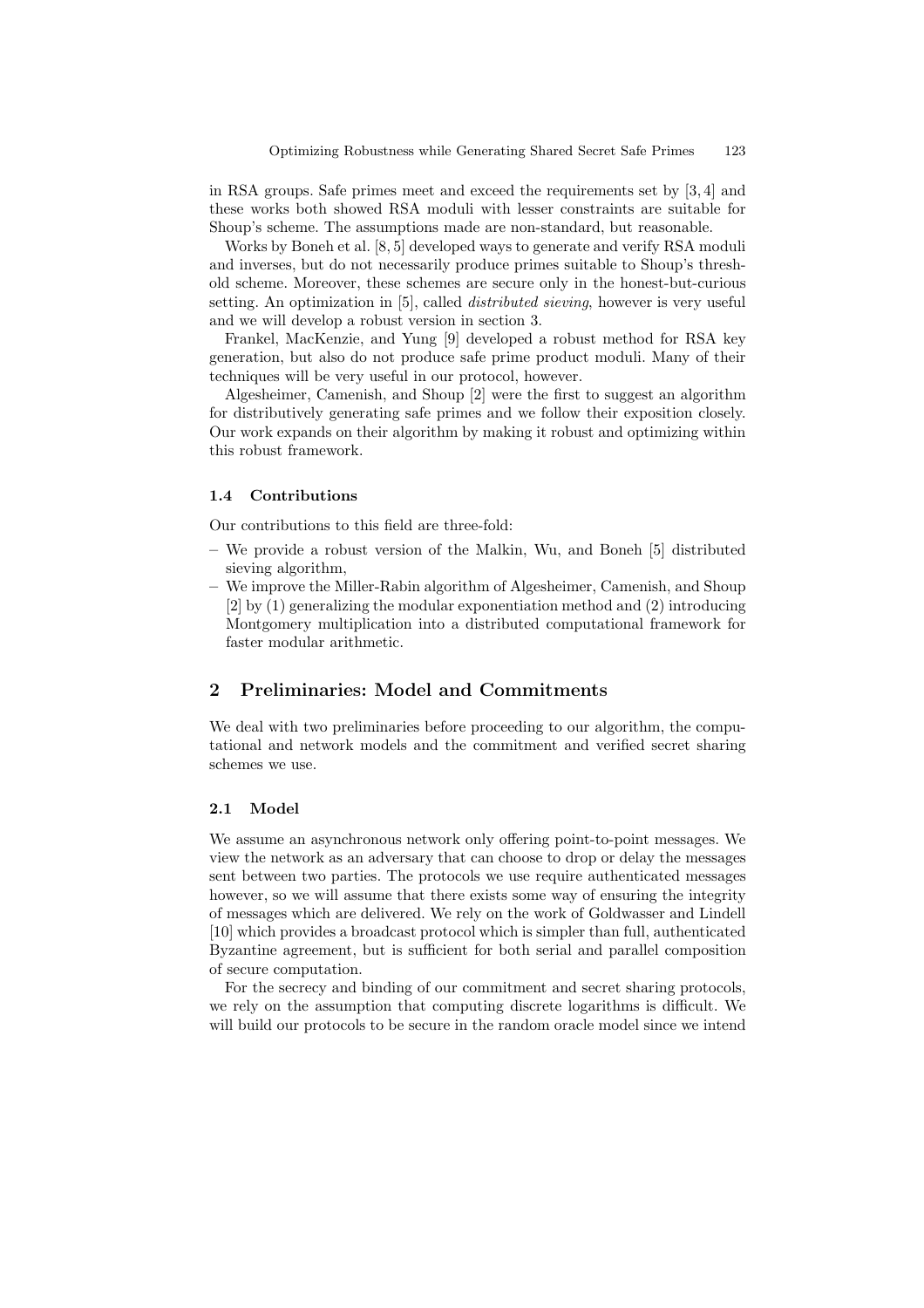them to be used for Shoup's RSA signature scheme [1], which uses a random oracle for non-interactivity. This assumption can be removed by reintroducing additional interactivity, though at significant cost, as usual.

In describing these multiparty protocols, we will borrow the notation of [2] for secret sharing. We assume familiarity with both additive and polynomial secret sharing (also known as Shamir secret sharing [11]). Our algorithms will only involve polynomial secret sharing and we shall denote player  $j$ 's polynomial share of a as  $[a]_j^p \in \mathbb{Z}_p$ . In general, we will use these notations to show the format of the input and output values of our multiparty protocols, but refer to the shared value directly in the body of the protocol for clarity.

#### 2.2 Commitments

We will need a commitment scheme where the properties of the *integers* hold because we may need to deal with negative numbers to prove relative primality. We will also need a verifiable secret sharing scheme that works using integer commitments. This property will give us the ability to prove statements about the numbers we share. These two primitives are the basis for robustness in our algorithm.

We will use a scheme discussed in [7] which uses a prime finite field of very large order and relies on the discrete logarithm problem. In truth, these are not commitments over the integers, but the finite field on which they are defined is large enough that relations we are trying to prove also hold in these fields. We prefer this technique over that of [12] in our case. A more complete explanation of the differences is available in the extended version of this paper.<sup>1</sup>

Setup The prime number that we use needs to be larger than any term we will use in our commitments and computations. Since our goal is to create an RSA modulus by multiplying shared primes, the players can agree to a specific RSA key size a priori and this size will determine the maximum size of our committed numbers. For example, if we are trying to generate a key of size 1024, we can set the bound for candidate safe prime numbers at  $B = 2^{512}$ .

There are two computations for which we need to be careful: those involved in verifiable secret sharing (VSS) and the proofs of  $k$ -roughness. For VSS, if we create a t-out-of-n sharing using a method similar to Pedersen's VSS [13], then we are creating a random polynomial of degree  $t$  which will be evaluated at the integers  $\{1, 2, ..., n\}$ . In order to make Lagrange interpolation calculations remain in the integers, we will need to multiply our secret by  $n!$  and choose the coefficients of this polynomial to be bound by  $\pm Bn!$ . As a consequence, no shared point on the polynomial should exceed  $2Btn<sup>t</sup>n!$ . We choose prime  $p > 2Btn<sup>t</sup>n!$ and work over the field  $GF(p)$ . [7] contains a VSS protocol in which obeying this bound is a requirement for secret share verification. This protocol is the one we will use to share secrets.

 $1$  Visit http://oceanstore.cs.berkeley.edu for the extended version.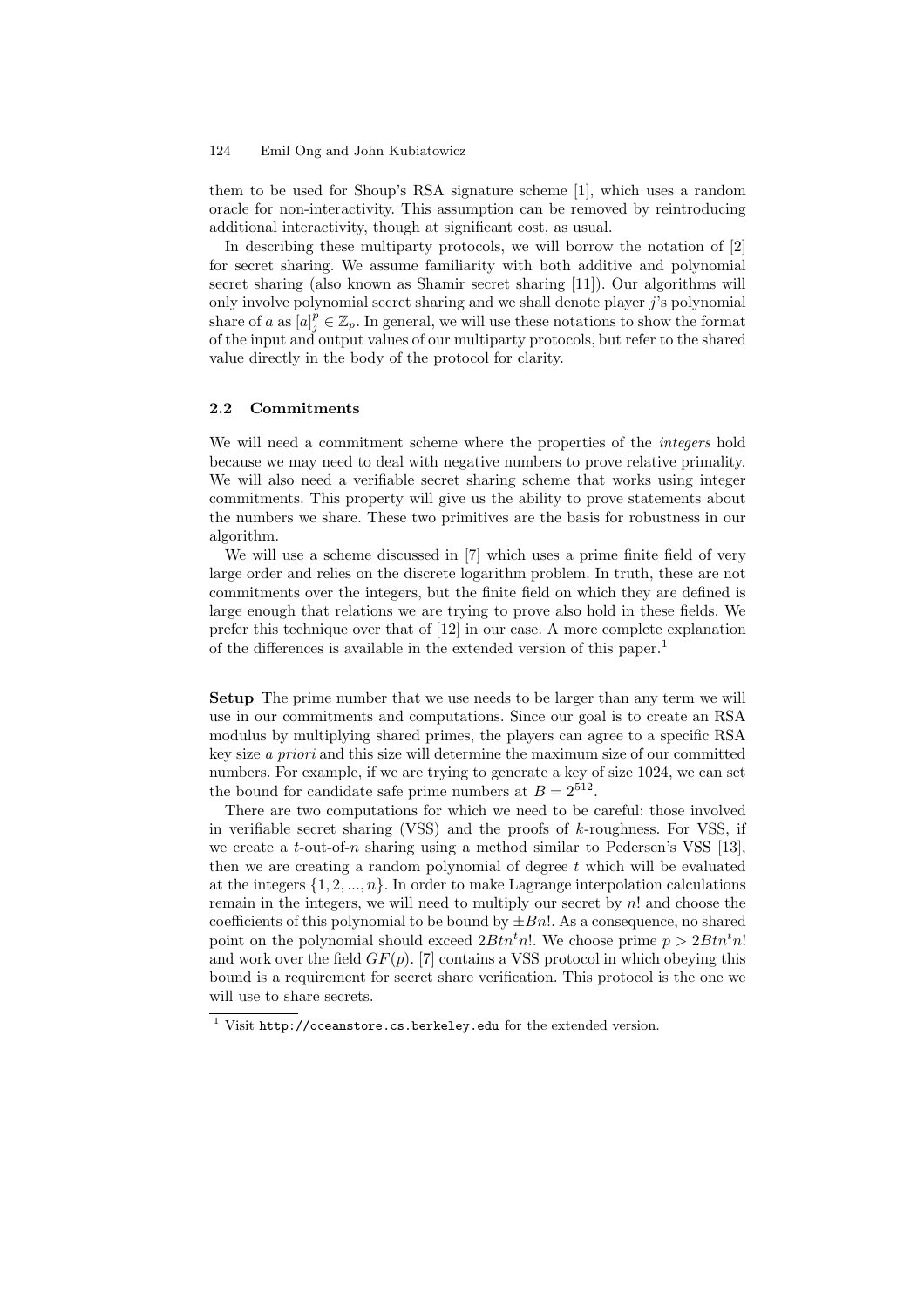Setup  $\prod_{i\leq b} p_i < B$ , and a bound  $\beta$  for the prime p (usually either  $\beta = 2Btn^t n!$  or  $\beta = 2BM_b$ ). INPUT: A bound B on the size of prime candidates, a number b such that  $M_b$  = 1. Perform three  $\beta$ -bit joint coin-flipping protocols in parallel. Call the results x, y, and z. 2. Let  $p$  be the smallest prime greater than  $x$ . 3. Let  $q = y \mod p$  and  $h = z \mod p$ . Making commitments To make a commitment to  $x \in \mathbb{Z}_p$ , a party chooses  $r_x \in_R \mathbb{Z}_p$  and the commitment is  $g^x h^{r_x} \mod p.$ 

Fig. 2: The integer commitment scheme

We will give a brief discussion here of  $k$ -roughness proofs in order to develop our commitment scheme with full details to follow in Section 3.1. We say that a number  $a$  is  $k$ -rough if it has no small prime factors less than  $k$ . Let  $M_b = \sum_{i \leq b} p_i$ , where  $p_i$  is the i<sup>th</sup> prime. The proof that a number is  $p_{b+1}$ -rough involves showing that a is relatively prime to  $M_b$ . Specifically, we will compute and commit to x and y such that  $ax + M_by = 1$ . We need to make sure that our commitment scheme is sufficient to contain  $ax$  and  $M_by$ , both of which are bounded by  $BM_b$ . Since we will never use ax or  $M_by$  in conjunction with VSS however, we can set the bounds for the prime field in our commitment scheme to be  $p > 2B \max(M_b, tn^t n!)$ .

Usually, the  $M_b$  term will dominate the  $t n^t n!$  term, unless there are a large number of players. Because of the way that we create the prime candidates, we must choose b such that  $M_b < B$  to ensure that the candidates are not too large. Choosing a large b means that we will be more likely to find a safe prime quickly, but increases our commitment size. However, if the number of players in our generation scheme is large, we can use a large  $b$  without this difficulty because of the  $tn<sup>t</sup>n!$  term. As an example, suppose we are trying to generate a 1024-bit RSA key with factors of size 512-bits. Thus  $B = 2^{512}$ . We can choose  $b = 71$ , which makes the bit size of  $M_b$  be  $|M_b|_2 = 475$ . Suppose  $t = 5$  and  $n = 11$ . Then  $|tn<sup>t</sup>n!|_2 = 45$ . In this case p must be greater than  $2^{988}$  since  $475 > 45$ .

As an optimization, after we prove the  $k$ -roughness of a number  $a$ , we can use the secret share conversion methods of  $[2]$  to reshare a over a prime field of size p with  $2Btn<sup>t</sup>n! < p < 2BM_b$ . This step will reduce the size of messages for the more communication intensive modular multiplication protocol.

A summary of the commitment scheme is given in Figure 2.

## 3 Distributed Sieving

In this section, we show how to generate safe prime candidates in a robust way. We begin with a technique by Malkin, Wu, and Boneh [5] called distributed siev-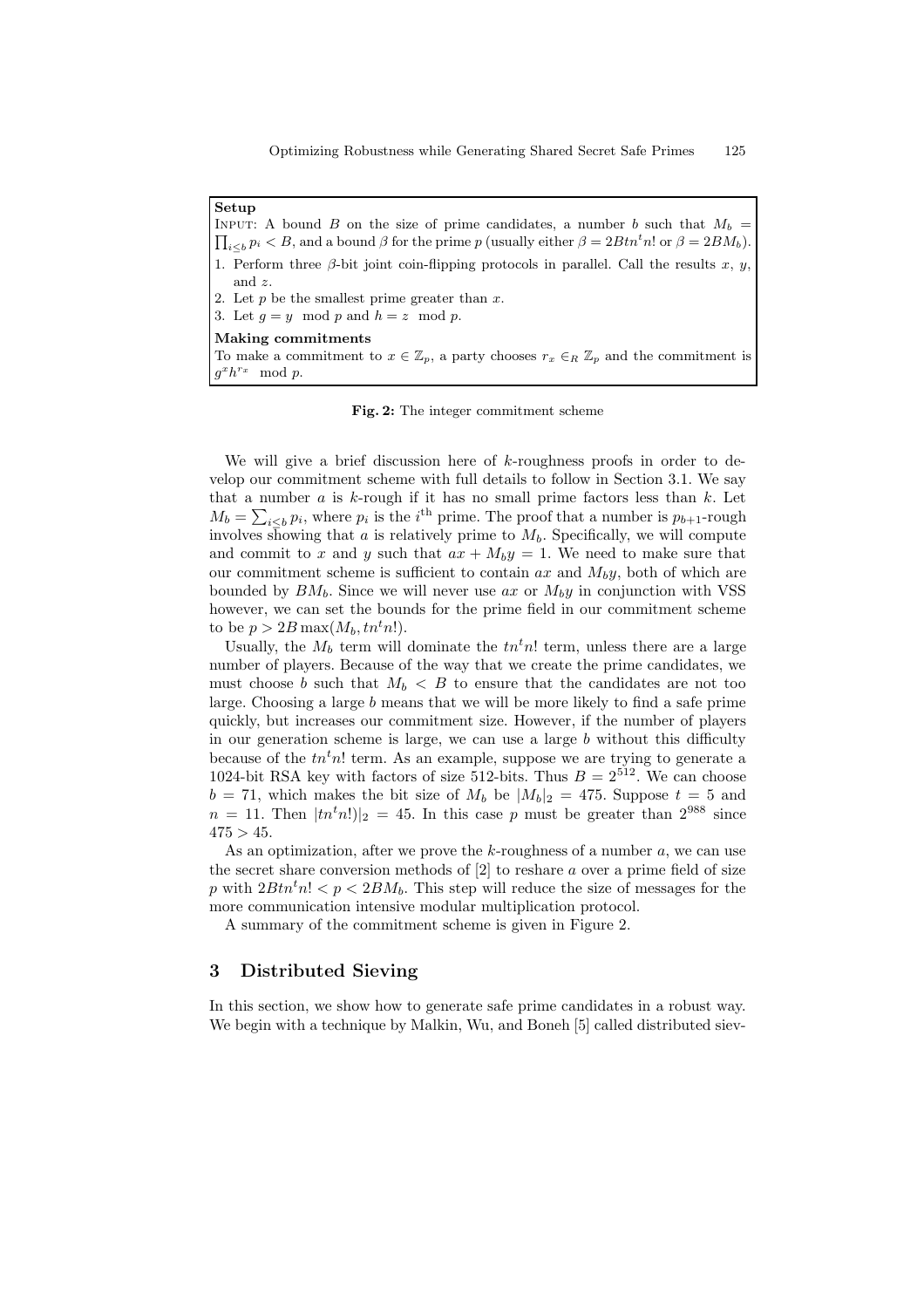INPUT: A bound, B, for generated prime candidates. Let  $M_b = \prod_{i \leq b} p_i < B$  be a product of the first b primes.

OUTPUT: A number  $a + rM_b$  relatively prime to  $M_b$ .

- 1. Each server sieves to find a random integer  $a_i$  relatively prime to  $M_b$ . In other words, each server finds a random integer with no prime factors smaller than  $p<sub>b</sub>$ . The  $a<sub>i</sub>$ are multiplicative shares of a (i.e.  $a = \prod_{i=1...n} a_i$ ). Note that a also has no prime factors less than  $p_b$ .
- 2. The servers produce an additive sharing of  $a$  such that each server has a share  $b_i$ with  $a = \sum_{i=1..n} b_i$ .
- 3. The servers choose a random number  $r_i \in_R [0, \frac{B}{M_b}]$ , then locally compute  $b_i + r_i M_b$ . At this point, each server has an additive share of  $a + rM_b$  (where  $r = \sum_{i=1...n} r_i$ ) which is also relatively prime to  $M_b$ .

Fig. 3: Malkin, Wu, and Boneh Distributed Sieving in the Honest-but-Curious Model

ing which aims to improve the efficiency of distributed random prime generation. Specifically, the technique constructively produces numbers without small prime factors, rough numbers. Using such numbers is a common approach in classical prime number generation. The technique described in [2] to find rough numbers is distributed trial division on random candidates. Unfortunately this approach is probabilistic and may take many iterations. Distributed sieving requires only a small constant number of multiparty computations. The algorithm of Malkin, Wu, and Boneh is listed in Figure 3.

The empirical experiments of [5] showed a factor of 10 improvement in the speed of prime generation using this method. However this protocol is secure only in the honest-but-curious model. Specifically, there is no check that the multiplicative shares  $a_i$  are being produced correctly. In other words, if even one of the servers chooses a number with a prime factor less than or equal to  $p_b$ , the protocol will *never* find a prime number as the sum  $a + rM_b$  will always be divisible by that prime. Moreover, unverified additive sharing is central in this protocol and thus requires that a fixed threshold set of the servers be available and honest throughout the protocol.

Thus we need a way to prove and verify that each  $a_i$  is relatively prime to  $M_b$ using a non-interactive zero-knowledge argument (assuming the random oracle model<sup>2</sup>). After these proofs, we will create a verifiable polynomial sharing of a (resistant to failing or malicious servers) that allows easy computation of  $a+rM_b$ and with comparable efficiency to the scheme used in [5].

#### 3.1 Proving a number is  $k$ -rough

In order for distributed sieving to work correctly, each player needs to produce a number which is relatively prime to  $M_b$  (equivalently, we say that the number

<sup>2</sup> Shoup's RSA signature scheme already invokes the random oracle model, so we lose no security in making this assumption.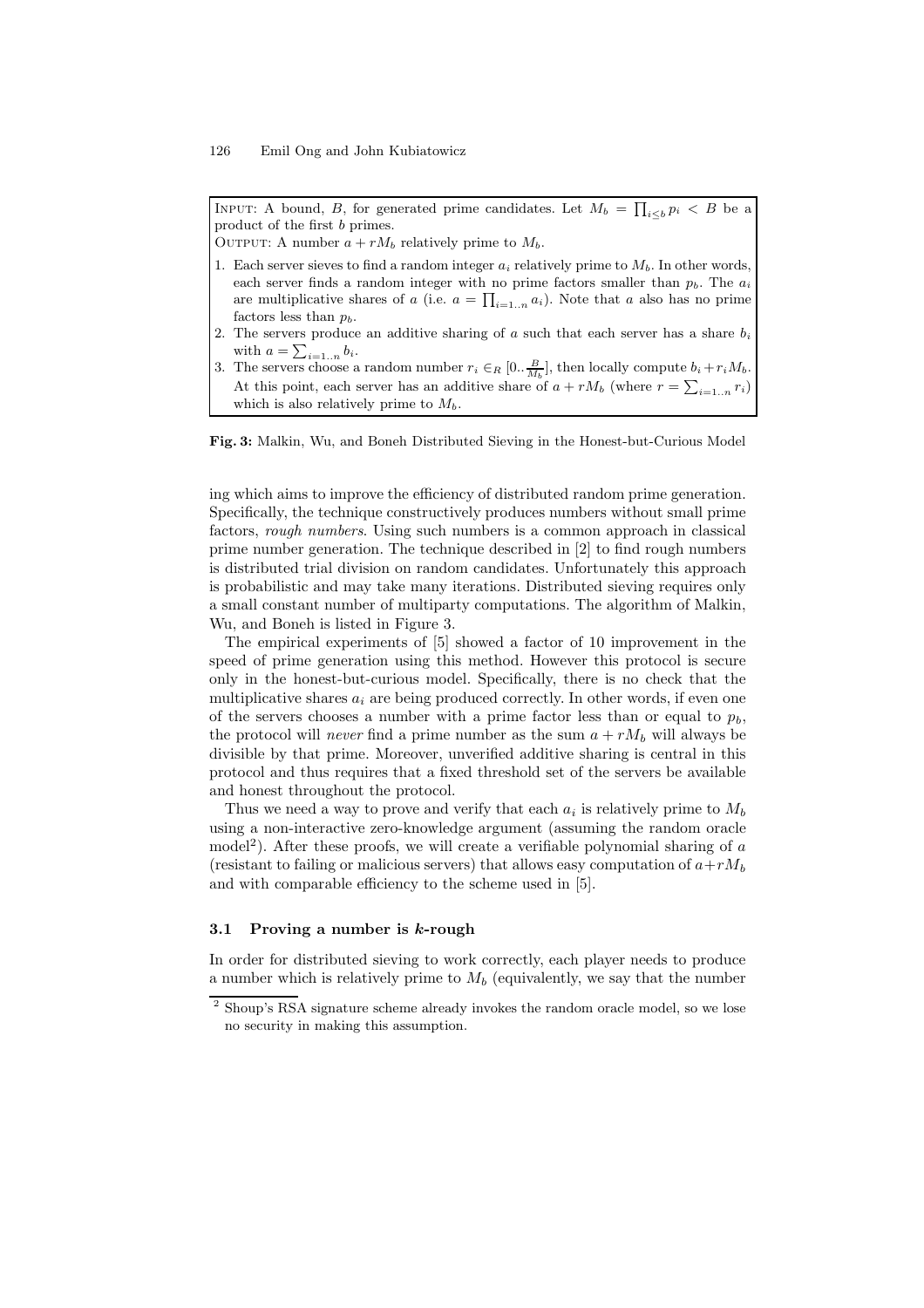| <b>Step</b>                                                                                                                                                                                     | <b>Bits</b> |
|-------------------------------------------------------------------------------------------------------------------------------------------------------------------------------------------------|-------------|
| Find integers $x_i, y_i$ such that $a_i x_i + M_b y_i = 1$ holds using the extended<br>Euclidean algorithm.                                                                                     |             |
| Prove that $x_i \neq 0$ , $y_i \neq 0$ , and $a_i \neq 0$ .                                                                                                                                     | $33 p _2$   |
| Produce $g^{a_i}h^{r_{a_i}}, g^{x_i}h^{r_{x_i}}, g^{y_i}h^{r_{y_i}},$ and $g^{a_ix_i}h^{r_{a_ix_i}},$ integer commitments $ 4 p _2$<br>to $a_i$ , $x_i$ , $y_i$ , and $a_i x_i$ , respectively. |             |
| Show the multiplicative relationship between the commitments of $a_i$ , $x_i 8 p _2$<br>and $a_i x_i$ .                                                                                         |             |
| Prove $a_i x_i + M_b y_i$ to be 1 by showing knowledge of the discrete logarithm $ 2 p _2$<br>$log_h g^{-1}(g^{a_i x_i} h^{r_{a_i x_i}})(q^{y_i} h^{r_{y_i}})^{M_b}.$                           |             |
| Total                                                                                                                                                                                           | $47 p _2$   |

Fig. 4: Proof that  $a_i$  is  $p_{b+1}$ -rough. Sizes given are for the random oracle, noninteractive proof versions. See the extended version of this paper for more information.

is  $p_{b+1}$ -rough or has no prime factors less than  $p_{b+1}$ , where  $p_i$  is the i<sup>th</sup> prime number). The protocol of [5] assumes honesty on the part of the players, but this assumption may not always be acceptable.

Using the properties of integer commitment and the multiplication proof protocol of [12], we can prove that a number is relatively prime to  $M_h$ . Note that showing relatively primality of  $a$  and  $M_b$  is equivalent to showing that there exist integers x, y such that  $ax + M_by = 1$ . Since we are actually working in a finite field however, we also need to make sure that none of  $a, x,$  or  $y$  is 0 since a dishonest prover could make  $y = M_b^{-1} \mod p$  and  $x = 0$  to prove  $ax + M_b y = 1$ while making  $a$  of any form the prover desires. A protocol for this proof is given in the extended version of the paper. Thus each player distributing an  $a_i$  proves its  $p_b$ -roughness by the protocol in Figure 4. If we invoke the random oracle model, we can do all of these proofs without interaction.

Although the integer commitments that we are using are homomorphic and are the basis of our VSS scheme, we will not use the commitment of  $a_i$  directly in the sharing. Recall that because we want to make Lagrange interpolation easier, we multiply the secret in our VSS scheme by  $n!$ . Thus, we commit to  $a_i$  and prove the properties we need, then share  $n!a_i$  and prove the multiplicative relationship between the two commitments. As mentioned in Section 2.2, the commitment scheme we use for this proof may be larger than the one we need for the rest of the computations. We may choose to reshare  $a + rM_b$  over a smaller finite field after its computation.

At this point, each player should also prove that  $2a_i + 1$  is relatively prime to  $M_b$  as well. This fact will assure us that  $2(a + rM_b) + 1$  is also  $p_{b+1}$ -rough – a helpful optimization when we later test for safe primality. Each proof of relative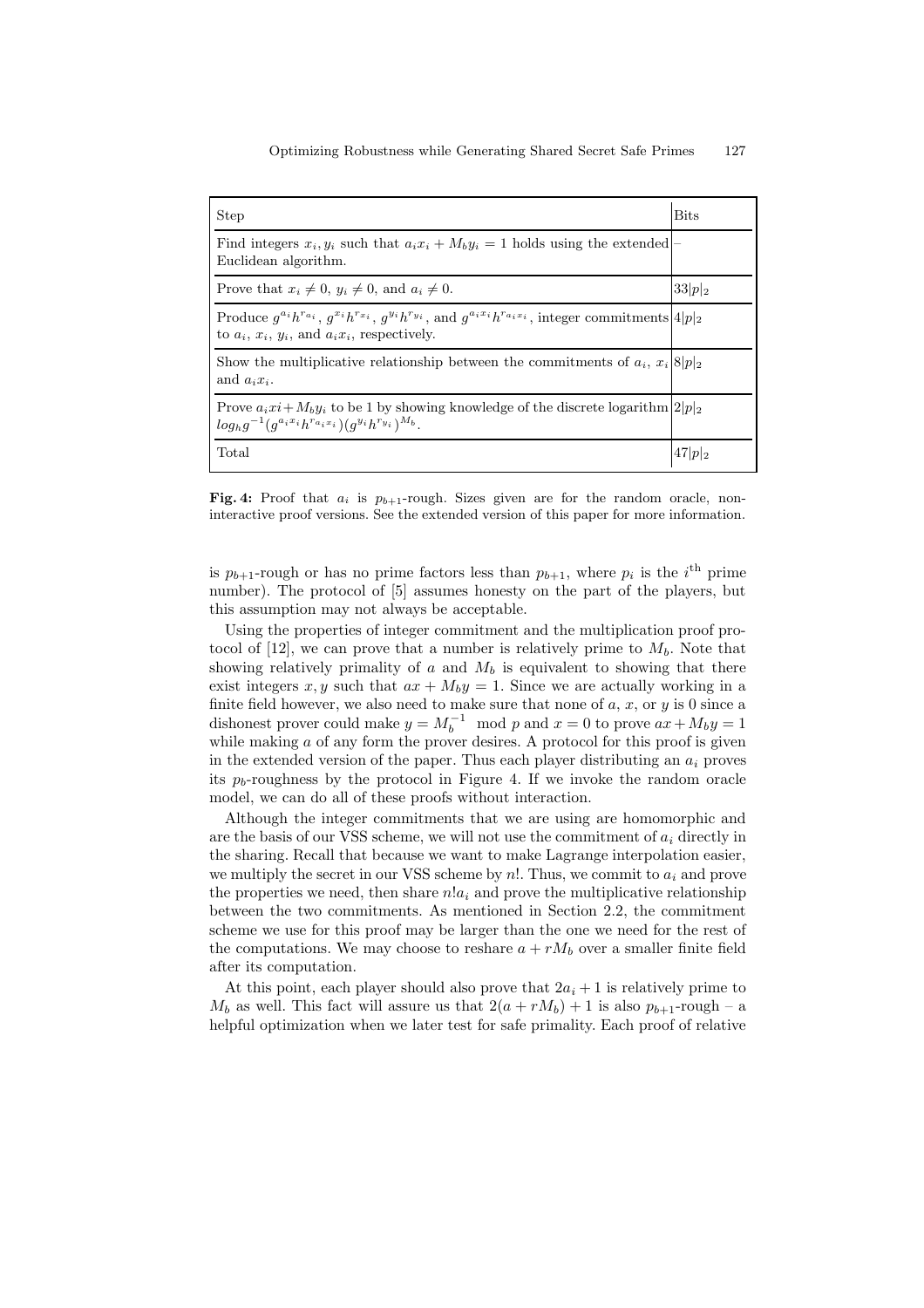primality requires a message of size  $47|p|_2$  in addition to the commitment of  $a_i$ , so each player will need to send messages of size  $95|p|_2$  for each  $a_i$ . If we consider the example from Section 2.2 where  $|p|_2 = 988$ , the message size is  $95|p|_2 \approx 11732$  bytes  $\approx 11$ kB.

#### 3.2 Computing the primality candidate

The previous section showed how to produce a polynomial secret sharing of  $p_{b+1}$ -rough number  $a_i$ . Now we need to multiply the  $a_i$  together to produce a. Note of course that we do not need all the  $a_i$  of the previous section to create a  $p_{b+1}$ -rough number for primality testing – any subset of  $\{a_i\}$  will do. This fact is convenient if one of the players was malicious or unavailable in the previous sharing round. The classic technique for multiplying a number shared polynomially was shown in [14]. This method simply multiplies two polynomial shares together, rerandomizes the new (double degree) polynomial, then reduces the degree of the polynomial through a linear transformation. We will need to do this step once for each remaining good player. This multiplication requires the same amount of communication as the multiplication scheme in [5], but produces a polynomial (instead of additive) sharing of a at the conclusion.

Finally, each player chooses a random number  $r_i \in_R [0, \frac{B}{M_b}]$ . The players all share and commit to these numbers, then each player multiplies their share by  $M_b$  and adds the result to their share of a. This arithmetic is all done noninteractively. Now each player has a polynomial share of  $a + rM_b$ . Note that each player should prove that their  $r_i$  is within the range  $[0, \frac{B}{M_b}]$  so that the final prime is of the appropriate size. To this end, will use Mao's proof of bit length [15]. This proof requires  $\frac{B}{M_b}(6|p|_2+1)$  bits in the non-interactive form.

## 3.3 Ensuring  $a + rM_b \equiv 3 \mod 4$

We would like to use an algorithm from [2] for safe primality testing, however this algorithm makes one additional requirement on  $a + rM_b$ : it must be congruent to 3 mod 4. Going back to the distribution of the  $a_i$ , each player needs to produce a claim and a proof of each  $a_i$  mod 4 in addition to the proofs of relative primality of  $a_i$  and  $M_b$ . The proofs for  $a_i$  mod 4 ensure that no player can force  $a + rM_b \neq 3 \mod 4$ , thus avoiding progress in the safe primality generation. A full description of this technique is given in the extended paper.

A similar procedure must be performed for the  $r_i$ . Then all the players can compute  $a+rM_b \mod 4$  and if  $a+rM_b \equiv 3 \mod 4$ , they do nothing, otherwise they add 2 to their share of  $a + rM_b$ .

Notice that the proof of congruence mod 4 serves another purpose: it proves that the length of  $a_i$  is correct. Thus although the proof seems expensive, it is actually necessary and dual use.

#### 3.4 Communication Efficiency

We now summarize the efficiency of the robust distributed sieving protocol. Specifically we address the size of all the messages sent by a single player. The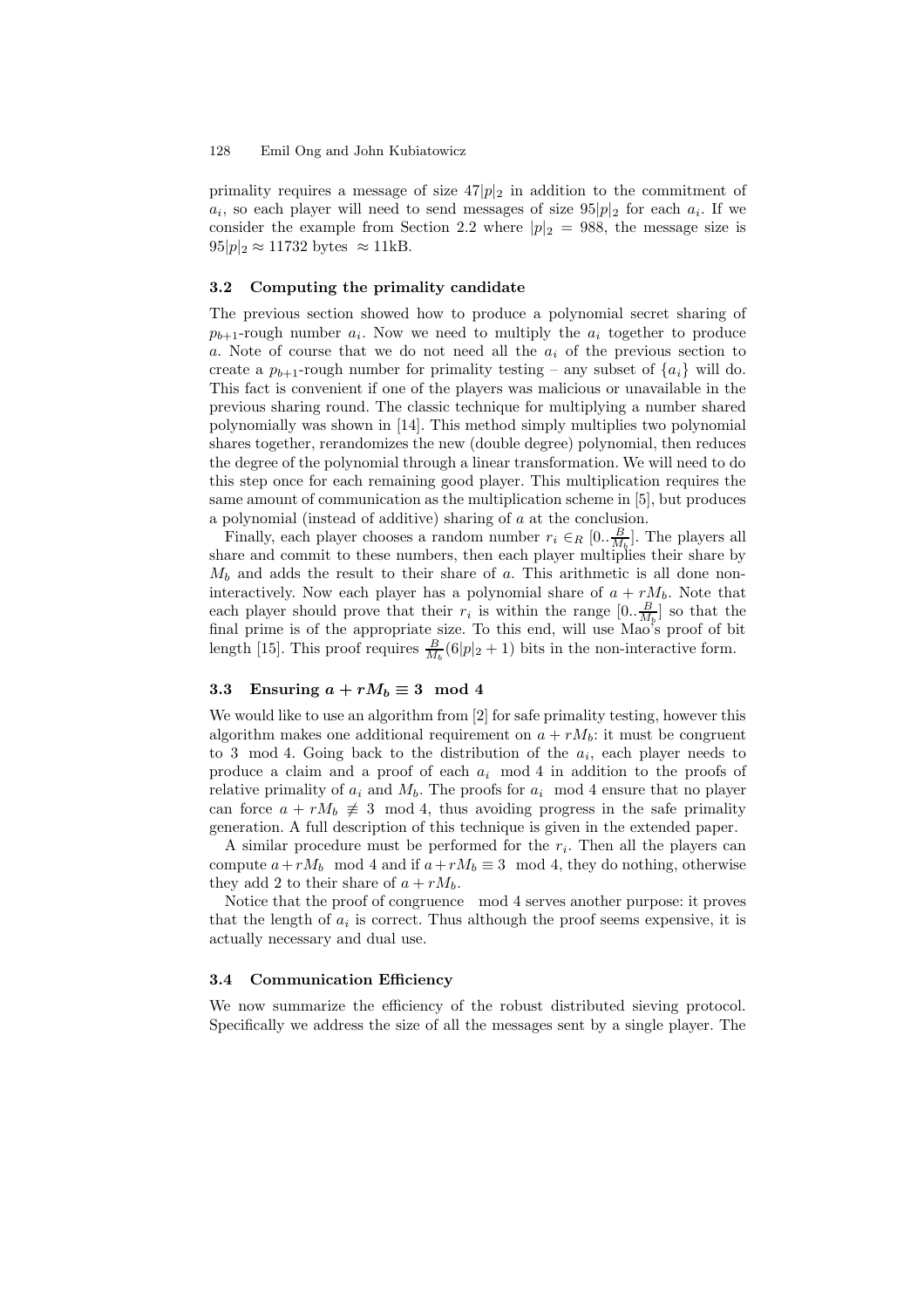proofs necessary for each players  $a_i$  are the roughness proofs (95|p|<sub>2</sub> bits), the bit length proof of  $r_i \left( \frac{B}{M_b}(6|p|_2 + 1) \right)$  bits), the claims of congruence mod 4  $((|B|_2(|p|_2 + 1) - 9|p|_2) + (4|p|_2 + \frac{B}{M_b}(6|p|_2 + 1) + 2)$  bits), and the proofs of equivalence of the commitment of  $a_i$  to the VSS commitment of  $a_i n!$  (2|p|2). Using the example numbers from Section 2.2 ( $B = 2^{512}$  and  $p > 2^{988}$ ), we see that the proof size is approximately 418267 bytes or about 408kB. These proofs must be broadcast.

We also have to share  $a_i$  and  $r_i$  using VSS. Sharing two values requires us to broadcast  $2t|p|_2$  bits to all players. We can reasonably assume<sup>3</sup> that there is a small constant c such that  $n(2t|p|_2 + c)$  is cost of this broadcast to n players. The remaining messages<sup>4</sup> are point-to-point and total  $2 \cdot 2n|p|_2$  bits. Assuming the player and threshold numbers from Section 2.2 ( $t = 5$  and  $n = 11$ ) along with  $c = 1kB$ , we see that each player will broadcast about 24.3kB and send about 5.3kB in point-to-point messages. Broadcasting the proofs above costs approximately 4.3MB and dominates the communication costs. This number is large, but as we will see in Section 4.3, we can amortize the cost with a reuse trick.

We also have to multiply the  $a_i$  together. Recall from [14] that the communication required for multiplication is simply a secret sharing with a polynomial of order  $2t$ . We need n such random polynomials. The broadcast cost for these larger polynomials is again 24.3kB, but we only need 2.7kB in point-to-point messages.

In terms of round efficiency, we have only two concerns: the secret sharing of  $a_i$  and  $r_i$  and the multiplication of the  $a_i$ . Thus the number of communication rounds that we use is  $2 + n$ . Section 4.3 also shows how to parallelized this procedure to use only 1 round of multi-secret VSS.

#### 3.5 Application in Safe Prime Finding

We performed a simulation of this algorithm to get an empirical estimate on the number of iterations required to find a safe prime. When we constructed 4858 1024-bit prime candidates of the form  $a + rM_{128}$ , we found that the median number of iterations between finding safe primes is approximately 45,000 and the mean is approximately 63,000. When using purely random numbers, we found that the mean number of iterations was about 436,000 and the median was 275,000. Safe primes are unfortunately less dense than unrestricted primes, but distributed sieving seems to be a great help in finding them. Based on our experiment, sieving requires only about 15% of the time required by random searching.

<sup>&</sup>lt;sup>3</sup> Practical Byzantine broadcast schemes can use secure hashes of the message to verify correct transmission.

<sup>4</sup> We ignore the size of complaint messages, which are relatively small.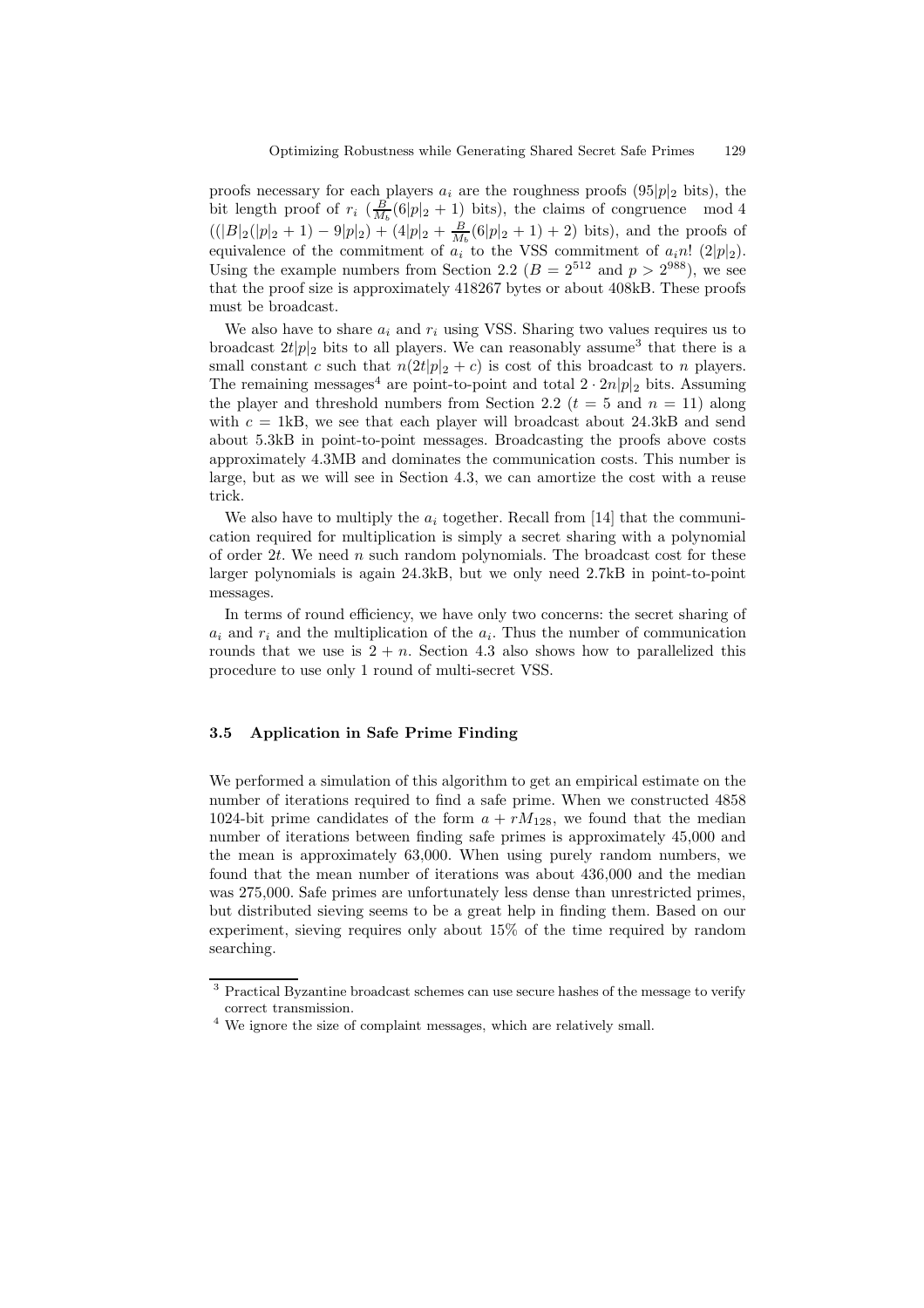INPUT: Shares of the prime candidate  $\phi$ .

```
1. Locally compute e = \frac{\phi - 1}{2} (recall that since \phi \equiv 3 \mod 4, we can do the division
   correctly in the finite field).
2. Compute shares of the base-\eta representation of e, [e^{\eta_0}]\frac{p}{j}, [e^{\eta_1}]\frac{p}{j}, \cdots, [e^{\eta_{\omega-1}}]\frac{p}{j}.
3. Precompute the values needed for modular exponentiation and multiplication.
4. Repeat the following step m times (in parallel):
    (a) Choose [r]_j^p \in_R \{0,1\}^{2B} and set [g]_j^p = \text{MOD}([r]_j^p, [\phi]_j^p, [\tilde{\phi}]_j^p)(b) Compute g^e mod q
    (c) If g^e \mod q \notin \{-1, 1\} (using the SETMEM algorithm of [2]), output failure.
5. Output success.
```
Fig. 5: Distributed Miller-Rabin Algorithm

## 4 Optimizing the Distributed Miller-Rabin Test

In this section, we describe the distributed Miller-Rabin test we will use to check for safe primes. We also give two improvements which improve on the performance of the test, namely optimization of modular exponentiation and multiplication.

The algorithm for our distributed Miller-Rabin test is given in Figure 5. On the whole, the test is not significantly different than the version given in [2], so we will not discuss it thoroughly. The main differences between our version and the original is our preparation for the modular exponentiation step. Instead of converting from additive shares of the candidate to polynomial shares of the bits, we convert from polynomial shares of the candidate to polynomial shares of the base- $\eta$  representation. We also do precomputations of the values needed for the modular exponentiation and multiplication procedures. In the next few sections, we describe our optimizations to algorithms used by the Miller-Rabin test.

#### 4.1 Optimizing Modular Exponentiation

The modular exponentiation method of [2], shown in Figure 6, uses the familiar square-and-multiply technique with a clever trick to decide when to square and when to multiply. Suppose that  $\beta_1, ..., \beta_n$  are the bits of the exponent e and are shared polynomially among the players (the details of how to perform this sharing are given in Section 5.4). The algorithm uses the observation that  $g^{\beta_i} =$  $(g-1) * \beta_i - 1$  to decide when to square and when to multiply.

We generalize this algorithm to improve the running time by a constant factor. Suppose we think of step 3a as a lookup instead of a algebraic manipulation – when  $\beta_i$  is 0, we assign d the value 1 and when  $\beta_i$  is 1, we assign d the value g. Thus the modular exponentiation procedure is based on (albeit very immediate) precomputations of the values 1 and g which are referenced based on the value of  $\beta_i$ . We can extend this idea of a precomputed lookup table. Suppose that instead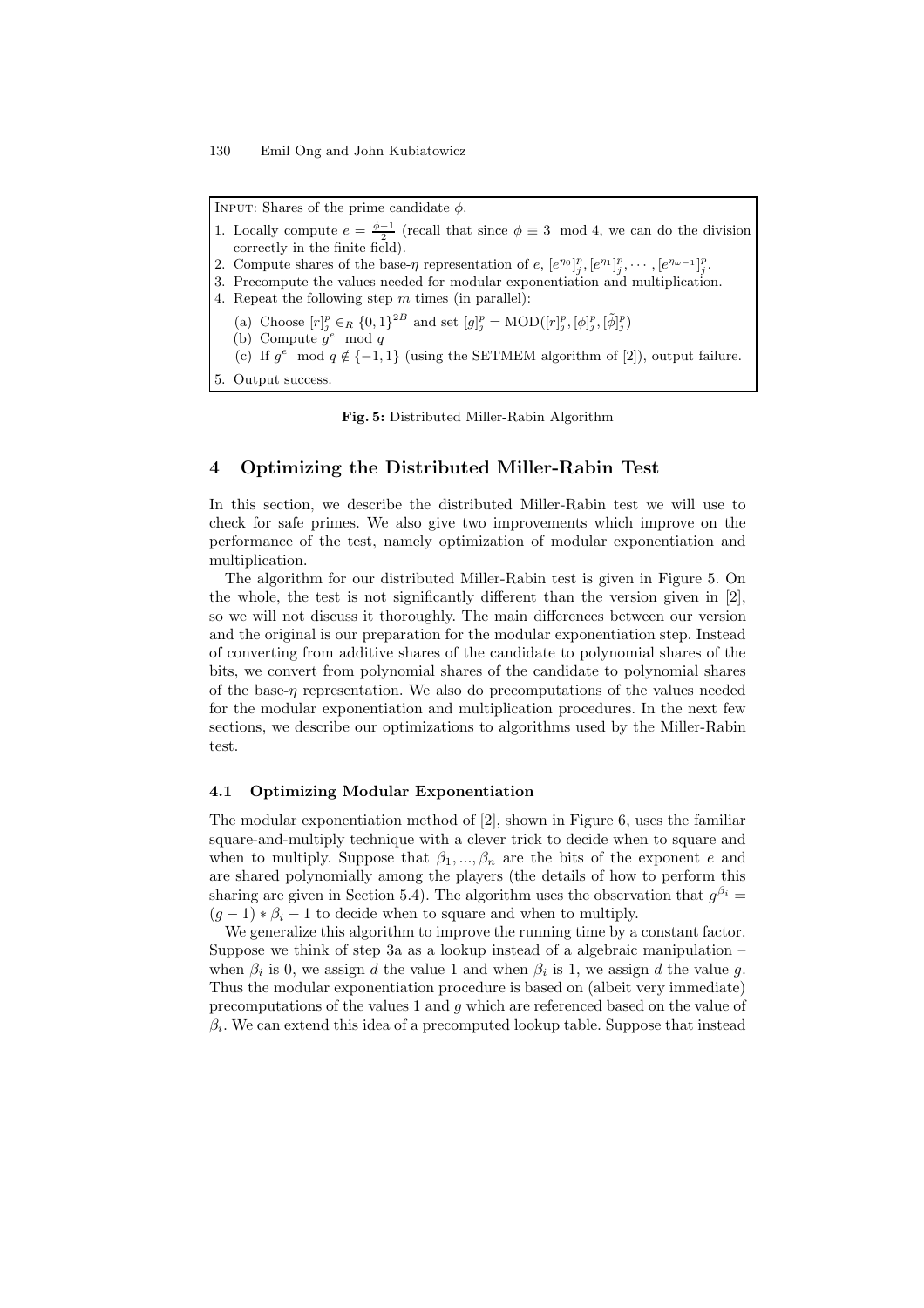INPUT:  $[g]_j^p$ ,  $[e]_j^p$ ,  $[\phi]_j^p$ . OUTPUT:  $[g^e \mod \phi]_j^p$ . 1. Reshare the bits of e as  $\beta_1, ..., \beta_n$  where  $\beta_n$  is the most significant bit. 2.  $c = (q-1) * \beta_n + 1$ 3. For  $i = n - 1$  downto 1, Do (a)  $d = (g-1) * \beta_i + 1$ (b)  $c = ((c^2 \mod \phi) * d) \mod \phi$ 4. Output c.

Fig. 6: Algesheimer et al. Modular Exponentiation





Fig. 8: Revised Modular Exponentiation

of a shared binary representation of  $e$ , we have a shared base- $\eta$  representation and we precompute the values  $g^0 \mod q$ ,  $g^1 \mod q$ ,  $\cdots$ ,  $g^{\eta-1} \mod q$ . Then we can use the algorithm in Figure 7 to perform a lookup of these values.

Note that in this algorithm, we use a "normalization" procedure defined simply as:

$$
||x|| = \begin{cases} 0 & \text{if } x = 0, \\ 1 & \text{otherwise} \end{cases}
$$

The implementation of this procedure is given later in Section 5.1.

With this lookup procedure, we can now rewrite the modular exponentiation algorithm of Algesheimer et al. to use generic lookups. The revised algorithm is shown in Figure 8. (The technique for resharing a secret in a different base is given in Section 5.4.) Clearly, this approach uses a smaller number of outer loops, but there is still one concern in step 3b. Specifically, this step requires exponentiating by  $\eta$  in  $\mathbb{Z}_q$  and would appear at first glance to remove the advantage of the reduced outer loop. There are however two reasons that this step saves time. First, we are exponentiating by a known, public constant. Thus no extra lookups are necessary in this step. Second, we still only have to perform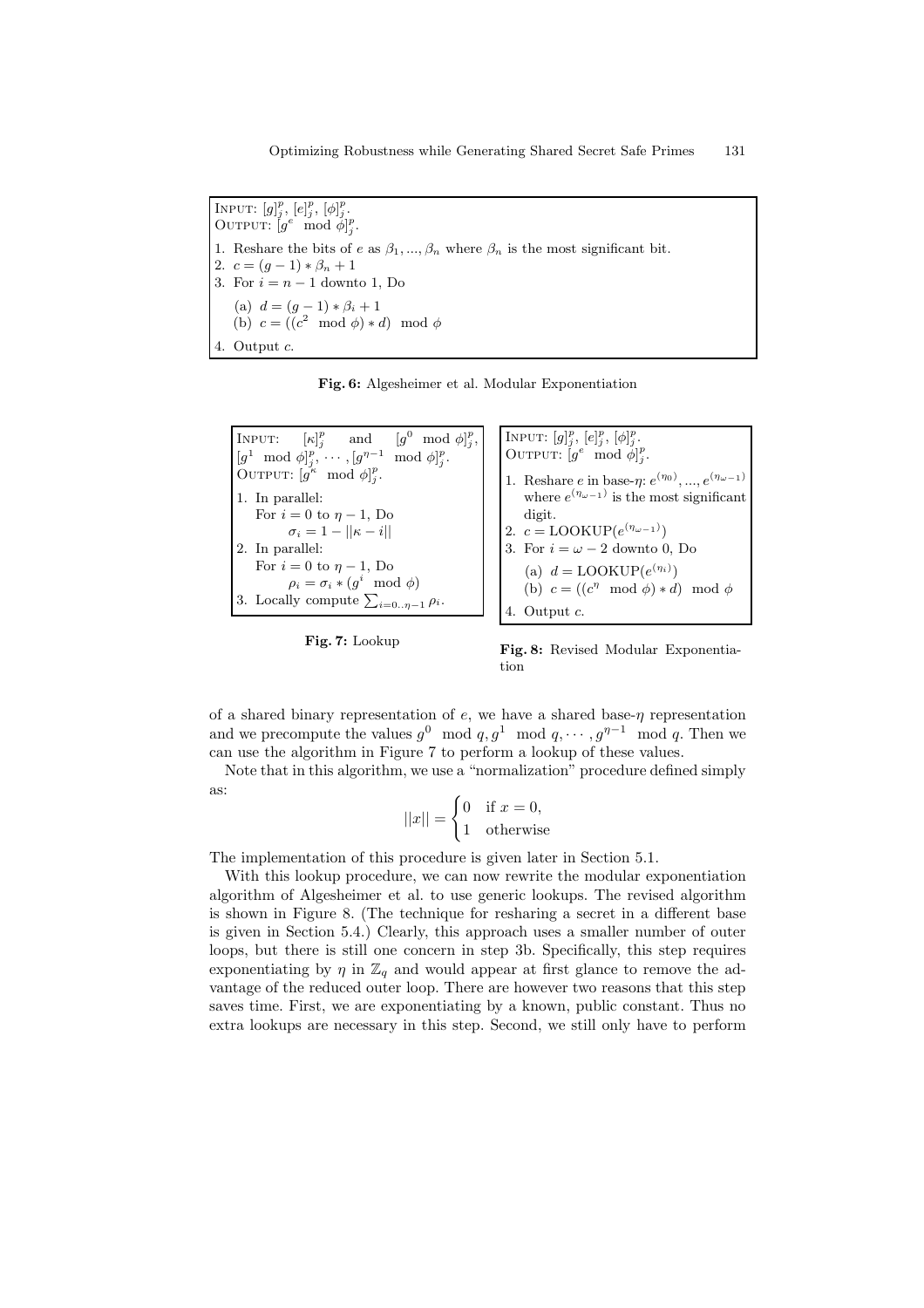Let  $p$  be the prime associated with our VSS scheme. Let  $p'$  be the smallest prime greater than p. INPUT:  $[A]_j^p$ ,  $[B]_j^p$ , and  $[\phi]_j^p$ . OUTPUT:  $[ABp^{-1} \mod \phi]_j^p$ . Precomputation 1. Reshare A, B, and  $\phi$  over  $\mathbb{Z}_{p'}$ . 2. Compute shares of  $\phi^{-1} \mod p$  and  $\phi^{-1} \mod p'$ . Multiplication 1. Compute  $-A * B \mod p$  and  $A * B \mod p'$  simultaneously. 2. Compute  $q = (-A * B \mod p) * (\phi^{-1} \mod p)$ . 3. Convert  $q$  to a sharing over  $p'$ . 4. Compute  $q * \phi \mod p'$ .

5. Locally compute  $r = (A * B \mod p') + (q * \phi \mod p') * (p^{-1} \mod p')$ .

6. Convert  $r$  to shares over  $p$ .



 $\omega$  lookups and multiplications by d. Overall we have reduced the number of modular multiplications from  $2|e|_2$  to  $|e|_2 + \omega$ .

Our generic lookup procedure is clearly more expensive than the special case used in [2]. Specifically, it requires  $\eta$  normalizations. However, we use it only  $\omega$  times during the loop. Moreover, the normalization protocol of Section 5.1 is simpler than modular multiplication, though it requires larger message sizes.

#### 4.2 Optimizing Modular Multiplication

We present an alternative algorithm for modular multiplication which is based on the Montgomery method [16]. In [17], Bajard et al. modified Montgomery multiplication to work by manipulating representations in two different residue number systems (RNS's). We use a highly specialized case of this technique in which the two RNS's are simply prime finite fields. Although this approach requires us to do some pre- and post-computations, we are able to parallelize slightly more than with the algorithm of [2] and we also avoid some additional zero-knowledge proofs in the robust case. The algorithm is listed in Figure 9

Most of the operations performed during the multiplication are familiar: they are modular multiplication and addition in the same field as our shared secrets. These steps are performed relatively quickly. The conversion steps 3 and 6 are new. To convert a sharing over  $\mathbb{Z}_p$  to a sharing over  $\mathbb{Z}_{p'}$ , we use the method of [2] which entails converting the polynomial sharing over  $\mathbb{Z}_p$  to an additive sharing over  $\mathbb{Z}_p$ , converting that sharing to an additive sharing over the integers, converting that sharing to an additive sharing over  $\mathbb{Z}_{p'}$ , and finally converting that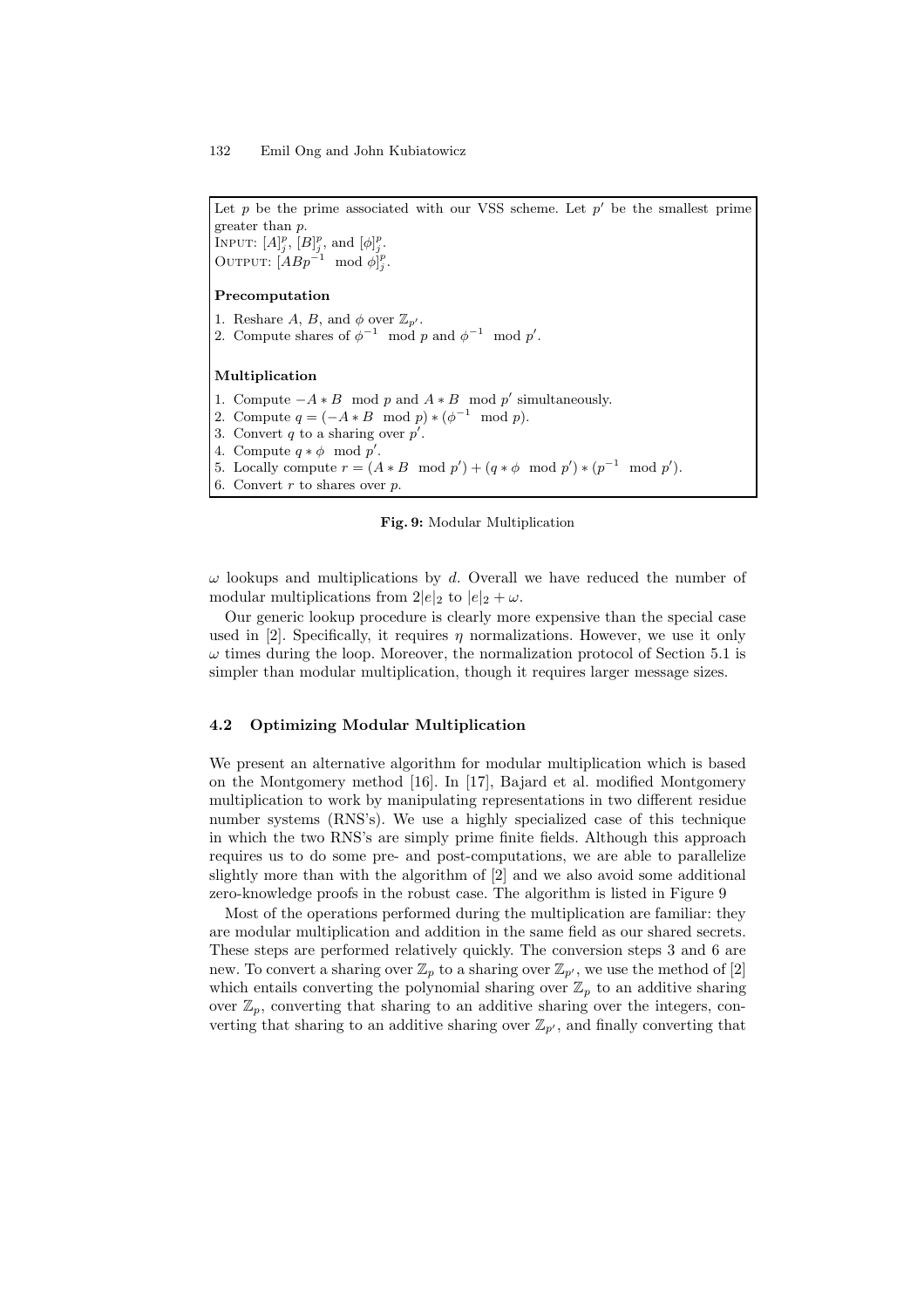additive sharing to a polynomial sharing over  $\mathbb{Z}_p$ . This approach is complicated and expensive, but the best way known.

In comparing the algorithm here to the one in [2], we notice that the latter has a much simpler form. Specifically, the algorithm of Algesheimer et al. simply multiplies in the finite field, then takes the remainder of the product mod  $\phi$ . The complexity of the algorithm is in the remainder functionality. Taking a remainder requires two multiplications, a subtraction, and two truncation operations. The truncations involve converting a polynomial sharing mod  $p$  to an additive sharing over the integers, shifting the additive shares right by some number of bits, then resharing the shifted shares as polynomial shares mod p. Our algorithm has the same number of multiplication and addition rounds, but we avoid this additional bit shifting. In the honest-but-curious model, the bit shifting is a local operation, so at first it may seem cheap. However since we are in the robust setting, each player must produce a proof of correctness of their truncated share, so we do end up saving some processing time. <sup>5</sup>

Moreover, more of the multiplications in this algorithm are grouped together, rather than being split by conversions as in the [2] algorithm. As mentioned in [14], we can multiply polynomial shares together several times before rerandomizing so long as the degree of the polynomial does not exceed the number of players. The closeness of the multiplications makes this optimization feasible here, but not in [2].

Note that we are doing Montgomery multiplication in this algorithm; the output is actually  $(ABp^{-1} \mod \phi)$ , the Montgomery product. When we do exponentiation, we will work with Montgomery products and then at the end, we will convert this product by removing the  $p^{-1}$  factor [18]. This step requires one additional Montgomery multiplication at the beginning and the end of the exponentiation.

#### 4.3 Parallel Optimizations

There are (at least) two parallelization tricks that we can employ to improve the speed of our algorithm. The most obvious trick is to generate and test several k-rough candidates simultaneously. Unfortunately, the message sizes required for robustness in the distribute sieving algorithm can grow to be quite large when trying to generate safe primes suitable for RSA.

Thus we suggest that each player can generate and share some small number of k-rough components (i.e. the  $a_i$ ). The proofs will be large initially, but once the players have shared these numbers, they can recombine them in different ways to produce new candidates. Specifically, let the number of players be  $l$  and have each player share  $m$  different  $k$ -rough numbers. Then if we require that each player gets to contribute one component rough number to each primality

 $5$  We are not able to avoid truncation proofs entirely – truncation is necessary for the algorithm to convert from additive shares over a finite field to additive shares over the integers [2]. We provide an interactive proof for truncation correctness in the extended paper.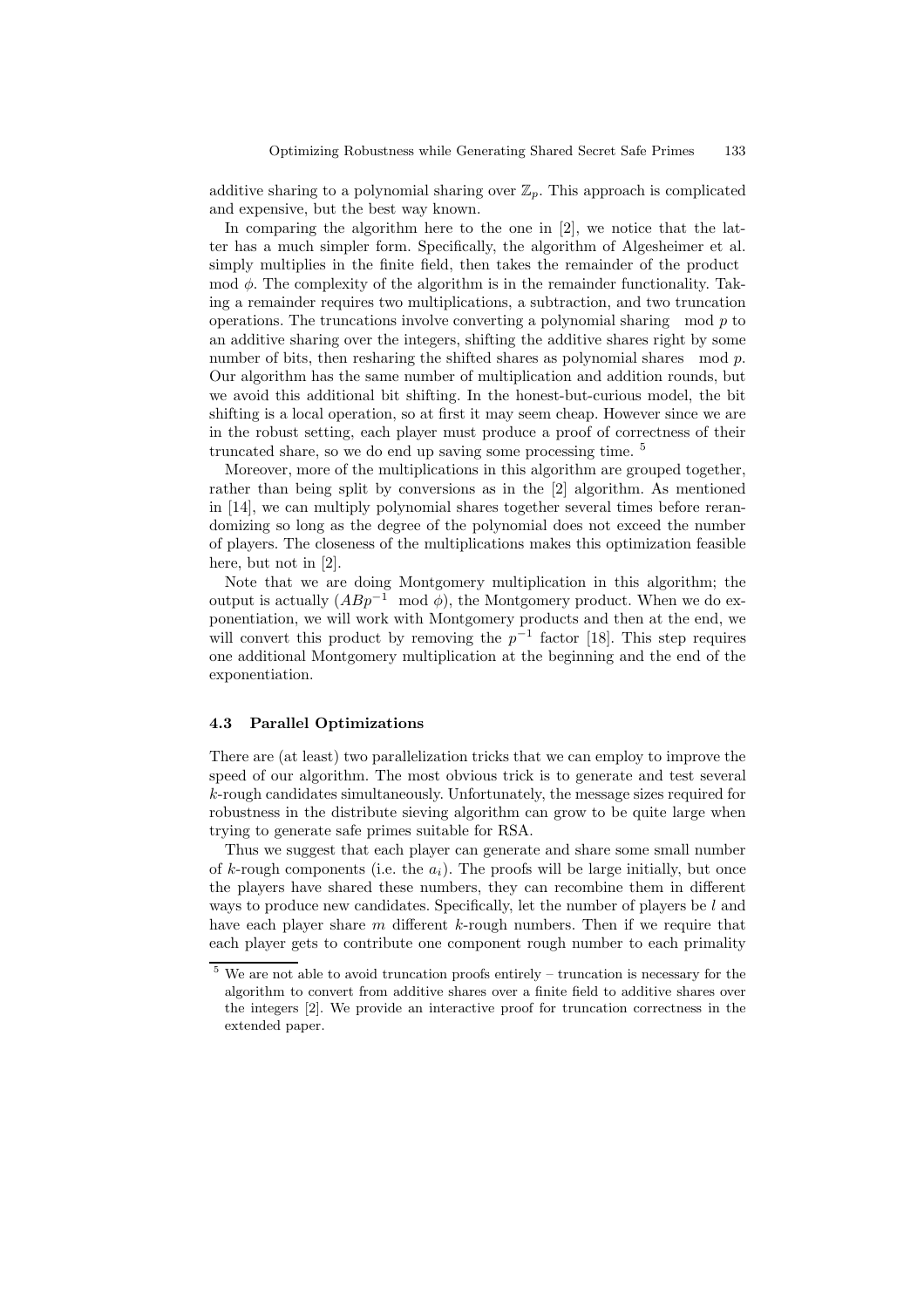INPUT:  $[x]_j^p$ . OUTPUT:  $\left\| |x| \right\|_j^p$ . 1. Generate  $p^2$  shared secret pairs  $(r_i, s_i) \in \mathbb{Z}_p \times \mathbb{Z}_p$ 2. Compute in parallel for each pair  $u_i = r_i * (1 - r_i * s_i)$  and  $v_i = s_i * (1 - s_i * r_i)$ 3. Reveal all the  $u_i$  and  $v_i$ 4. For every i such that  $u_i = v_i = 0$ , compute and reveal  $x - r_i$ 5. Let  $s = s_i$  where i is the smallest index such that  $x - r_i = 0$  or return to step 1 and try again if no such  $i$  exists 6. Output  $||x|| = x * s$ 

Fig. 10: Normalization based on Bar-Ilan and Beaver's algorithm

candidate, then there are  $l^m$  different combinations possible. Recombinations can proceed in the usual lexigraphical order, for example. A more thorough exploration of these and other parallel techniques is available in the full paper.

# 5 Multiparty Arithmetic Circuits

This section develops the multiparty circuits that we will need to convert a polynomial secret sharing into a sharing of the same number in base- $\eta$ . Proofs of secrecy and correctness for the protocols in this section are straightforward since they are the composition of secure protocols.

#### 5.1 Normalization

Recall the normalization procedure we used previously in Section 4.1. Note that the output from this procedure is a *shared secret* containing  $||x||$ ;  $||x||$  is neither public nor revealed. We derive our algorithm for normalization from Bar-Ilan and Beaver's algorithm for "extended inverses" [19]. Their method computes either the inverse  $x^{-1} \in \mathbb{Z}_p$  of an element  $x \in \mathbb{Z}_p$  if  $x \neq 0$  and 0 otherwise. We compute this value as well, then multiply x by  $x^{-1}$  or 0, respectively, to obtain  $||x||$ . The full procedure is given in Figure 10. Note that we optimistically generate only  $p^2$  shared secret pairs in step 1, a reduction from the suggested  $p^4$ of [19].

We usually expect we will need only one iteration of this algorithm to calculate  $||x||$ . During one iteration, we must generate and share  $2p^2$  random numbers, do  $4p^2$  multiplications, and reveal between  $2p^2$  and  $4p^2$  numbers. While this complexity may seem high at first, we are saved by the fact that  $p$  will quite small in practice.

Notice that these multiplications and random number generations can be batched in advance (as described in Section 4.3) and the addition and scalar multiplications are local operations. All the revelations can be done in parallel.

We will consider the bandwidth required by one normalization. Suppose we choose  $p = 37$  (for reasons we will see in the next few sections). We will need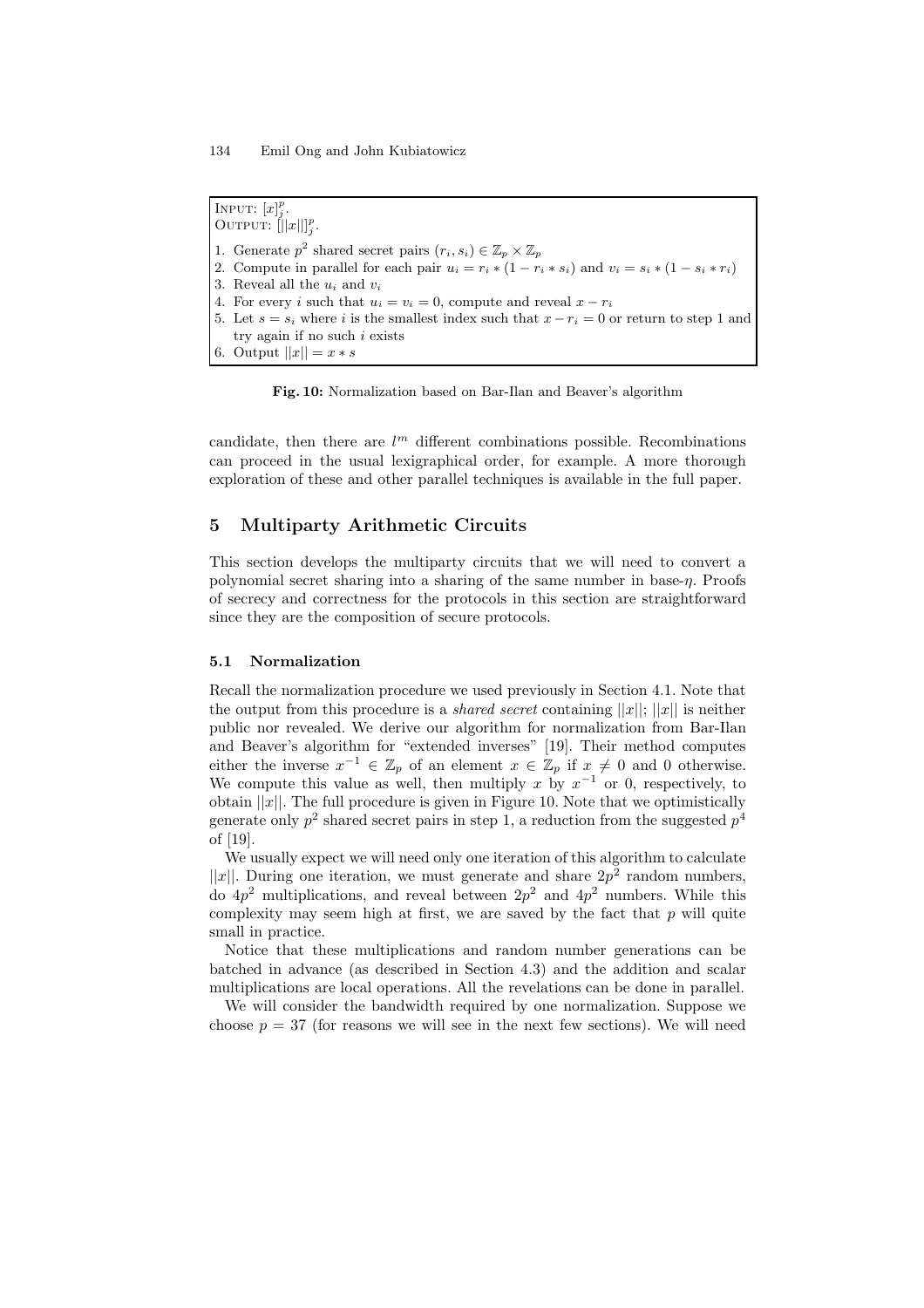| INPUT: $[x]_i^p$ and a publicly known set $S \subset \mathbb{Z}_p$ .<br>OUTPUT: $[0]^p_i$ if $x \notin S$ and $[1]^p_i$ otherwise. |
|------------------------------------------------------------------------------------------------------------------------------------|
| 1. $\delta = \prod_{s \in S} (x - s)$<br>2. Output $1 -   \delta  $ .                                                              |

Fig. 11: Secret set membership protocol

to share  $p^2 = 1369$  random pairs and do  $4p^2 + 1 = 5477$  multiplications with upto  $4p^2 = 5476$  revelations. The random pairs and multiplications are simply VSS operations, which we can batch. Each random number we share requires broadcasting  $t|p|_2$  bits and sending  $2n|p|_2$  bits point-to-point. Batching makes the broadcast costs much smaller (since in practice, confirmation messages are secure hashes of the broadcast message), so we will generously assume there is a 1kB per player overhead for this operation. Random secret sharing for multiplication requires a polynomial of degree  $2t$ , so broadcast costs are higher, but point-to-point bits remain the same. For  $p = 37$ ,  $|p|_2 = 6$ , so we arrive at a total of  $5477 \cdot n \cdot |p|_2(2t+2) + 1369 \cdot n \cdot |p|_2(t+2) + 1024n$  bits. If we again use the example  $t = 5$  and  $n = 11$  from Section 2.2, we need to send about 608kB.

We also need to account for the revelations. Each revelation requires broadcasting 2 numbers to all parties. We can batch these revelations, but we need two steps instead of one because of a dependency in the normalization algorithm. Each batch of revelations requires broadcasting (at most)  $2 \times 2p^2 = 5476$ numbers. The total, with broadcast costs, is  $n(5476 * |p|_2 + 1024) \approx 55 \text{kB}$  for the revelations. To summarize our example, each normalization requires sending about 718kB over 3 rounds. This primitive is our most expensive.

#### 5.2 Secret Set Membership

In this section, we describe an algorithm for "secret set membership." Given  $x \in \mathbb{Z}_p$  and  $S \subset \mathbb{Z}_p$ , this algorithm outputs a shared secret containing 1 if  $x \in S$ and a shared secret containing 0 otherwise. We denote this method as computing  $x \in S$ . Readers familiar with the SETMEM algorithm in [2] should notice that our algorithm is much simpler than SETMEM. This reduction is possible because we do not test whether a shared secret is congruent to a member of S modulo another shared secret modulus  $p'$  – we need only test congruence modulo p, which is public. See Figure 11.

Computation of the product in step 1 requires  $|S|$  multiplications which we must do in serial. Note of course that we can share all the rerandomizing polynomials for this step in advance, so we only incur one round of secret sharing. The secret set membership algorithm is dominated by the cost of the normalization in step 2. See Section 5.1 for the complexity of that step.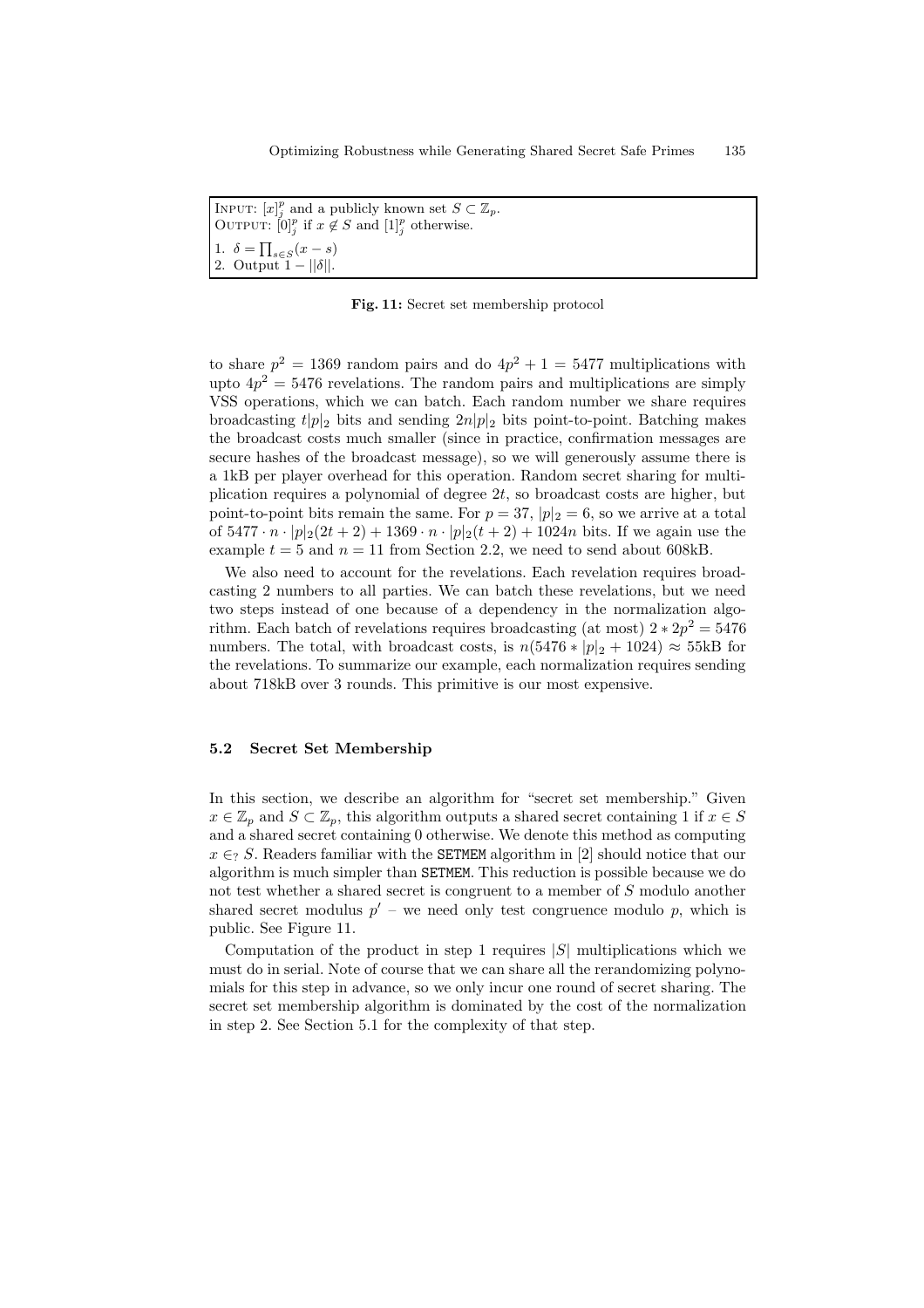Input:

- A radix  $\eta = 2^{\nu}$  which is a power of 2 - Numbers x and y shared in base- $\eta$  representation over  $\mathbb{Z}_p$ . Let  $x = \sum_{i=0}^{\omega-1} x^{(\eta_i)} \eta^i$ and  $y = \sum_{i=0}^{\omega-1} y^{(\eta_i)} \eta^i$ . Assume without loss of generality that  $|x|_2 = |y|_2$ ,  $\nu ||x|_2$ , and  $\omega = \frac{|x|_2}{\nu}$ . OUTPUT: Shares of  $z^{(\eta_i)}$  for  $i = 0, \dots, \omega - 1$ , where  $z = x + y$ . 1. Generate shared zero  $c_0 = 0$ 2. For  $i = 0$  to  $\omega - 1$  Do (a)  $z^{(\eta_i)} = x^{(\eta_i)} + y^{(\eta_i)} + c_i$ (b)  $c_{i+1} = z^{(\eta_i)} \in \{ \eta, \eta + 1, ..., 2\eta - 1 \}$ (c)  $z^{(\eta_i)} = z^{(\eta_i)} + (p - \eta) * c_{i+1}$ 

Fig. 12: Addition in base- $\eta$  representation

#### 5.3 Base- $\eta$  Addition Circuit

Assume we have shared base- $\eta$  representations of two numbers x and y. We will show how to add these numbers together via the normal "elementary school algorithm." While there are more advanced circuits to perform this addition, we describe this simple addition to show the underlying mechanisms at play. Smaller depth circuits may be possible using these mechanisms.

We draw inspiration from the classic binary-coded-decimal addition algorithm. Since we can easily do arithmetic on shared secrets over fields a prime  $p > 2\eta$ , this model makes sense. See Figure 12 for the full details.

We now give an example to illustrate the costs associated with the protocol. Suppose we have 512-bit numbers x and y with  $\eta = 16$ . Then we may choose  $p = 37$  since two base-16 digits with carry can add to at most 31. All the additions and subtractions are local operations, so we ignore them. Choosing the initial carry bit in step 1 requires one degree  $t$  secret sharing and the multiplication in step 2c requires us to do  $\omega = 128$  degree 2t secret sharings.

Clearly the cost of the set membership to compute the carry bit in step 2b dominates this algorithm. Our set has size  $\eta - 1 = 15$ , so we must perform this many multiplications in each round. We must also perform 128 total normalizations. Thus we end up doing 1 degree t secret sharing,  $15 * 128 + 128 = 2048$ degree 2t secret sharings, and 128 normalizations. The normalizations dwarf the other costs. With  $t = 5$  and  $n = 11$  as before, the messages sent for the whole protocol will total between 70MB and 80MB, depending on the random factors in the normalization algorithm.

#### 5.4 Converting a Number to Base- $\eta$  Representation

We now have all the tools that we need to convert a polynomial secret sharing of a number x to its base- $\eta$  representation. The method we use is inspired by the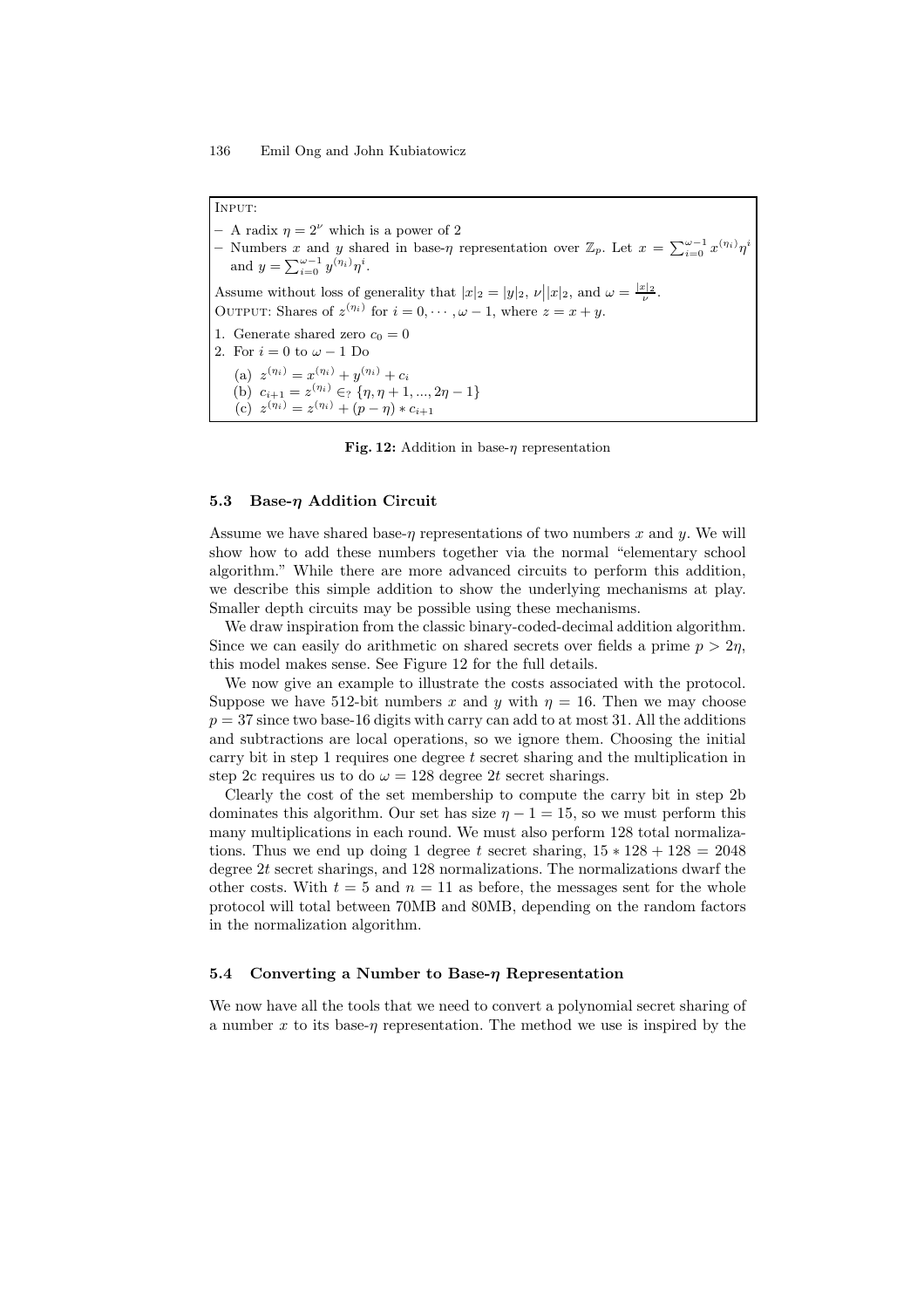Input:

- A radix  $\eta = 2^{\nu}$  which is a power of 2

 $-$  Polynomial shares of secret  $x$ .

Assume without loss of generality that  $\nu ||x|_2$  and and  $\omega = \frac{|x|_2}{\nu}$ .

- OUTPUT: Polynomial shares of the base- $\eta$  representation of  $x, [x^{(\eta_0)}]_j^p, \cdots, [x^{(\eta_{\omega-1})}]_j^p$ . 1. Convert the polynomial shares of x to additive shares such that  $x = \sum_{j=1...n} x_j$ . (Recall that we also have verifiers for the additive shares when we use the poly-tosum protocol of [20].)
- 2. Reshare each *v*-bit block of  $x_j$  in polynomial form as  $x_j^{(\eta_0)}, x_j^{(\eta_1)}, \cdots, x_j^{(\eta_{\omega-1})}$ .
	- (a) Prove that these numbers are the base- $\eta$  form of  $x_j$  by showing that the commitment,  $g^{x_i}h^{r_{x_i}}$ , to  $x_i$  contains the same value as  $\prod_{i=0..\omega-1} (g^{x_j^{(\eta_i)}}h^{r_x^{(\eta_i)}})^{\eta^i}$ . (b) Prove that  $|x_j^{(\eta_i)}|_2 = \nu$  for each  $i = 0, \dots, \omega - 1$ .
- 3. Convert all the shares  $x_j^{(\eta_i)}$  over p to shares over a smaller prime (e.g. the smallest prime  $p' > 2\eta$ ).
- 4. Add all the base-eta shares of the  $x_i$  together.

Fig. 13: Conversion to base- $\eta$  representation

one from [2] which produces the binary representation of a number. The basic idea is that the secret is reshared as an additive secret, each  $\eta$  digit is reshared as a polynomial, then we use the addition circuit to add all the numbers together in base- $\eta$ . The conversion algorithm is detailed in Figure 13.

Most of the cost of this algorithm is in the addition step which we addressed in the previous section. The proofs in step 2 are non-trivial, however. Step 2a is relatively simple because of the homomorphic commitment scheme – it requires only  $2|p|_2$  additional bits to be broadcast. Step 2b requires a proof of size proportional to the size of x. Specifically, each base- $\eta$  digit requires a proof of size  $\eta(6|p|_2+1)$  (See the extended paper for more details). Since we have  $\omega$  of these digits, the proof expands to  $\omega \eta(6|p|_2 + 1) = |x|_2(6|p|_2 + 1)$ .

## 6 Summary

We presented a robust algorithm to generate shared secret, safe prime numbers. Our algorithm owes much to the work of [2] and [5] in the general form. Using this framework, we developed efficient zero-knowledge proofs of knowledge making the algorithm robust. We also borrowed ideas ([17]) from the computer arithmetic world that reduced the number of such proofs we have to transmit during the algorithm. We generalized the modular exponentiation algorithm of [2] to general precomputed lookup tables. We believe our techniques make shared generation of a safe prime much more feasible in the robust setting. Using this primitive and the works of Catalano et al. [7], Shoup's RSA scheme is much closer to practical use without a trusted dealer.